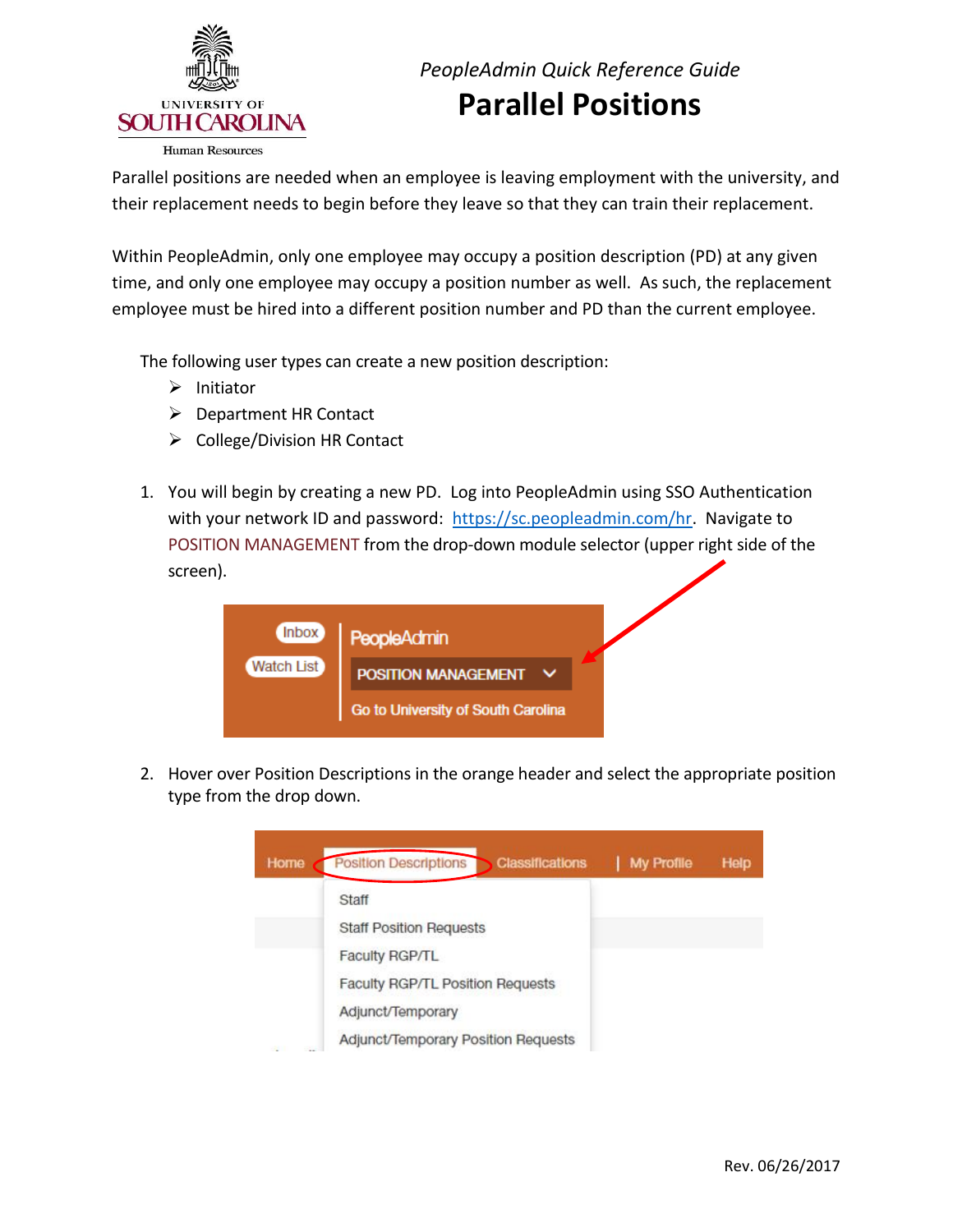

## **Parallel Positions**

**Human Resources** 

 3. From the Position Descriptions drop down, select the appropriate position type for the PD you will be creating. Click + Create New Position Description on right side of the screen.



4. Click on New Position Description on the Create New pop up box.



5. Complete the Internal Title and Organizational Unit fields.

| <b>New Position Description</b><br>$\mathbf{r}$             | <b>Start Position Request</b>                                       |
|-------------------------------------------------------------|---------------------------------------------------------------------|
| Internal Title *                                            | Administrative Assistant                                            |
| <b>Organizational Unit</b><br>Campus $\stackrel{*}{\ldots}$ | <b>USC Columbia</b><br>$\overline{\mathbf{v}}$                      |
| College/Division *                                          | <b>Division of Human Resources</b><br>$\boldsymbol{\mathrm{v}}$     |
| Department *                                                | Division of Human Resources Department<br>$\boldsymbol{\mathrm{v}}$ |

 6. Then, scroll down and click Filter these results, to search for the existing position for the current employee. Select the radial button next to the Internal Title to Clone that PD. This will copy the content of the current employee's PD into the new position, and will also allow you to edit as needed.

Clone an existing Position Description?

|                                                                                                             | Filter these results               |                    |                       |                        |                        |                                        |                                                  |               |                              |
|-------------------------------------------------------------------------------------------------------------|------------------------------------|--------------------|-----------------------|------------------------|------------------------|----------------------------------------|--------------------------------------------------|---------------|------------------------------|
|                                                                                                             |                                    |                    |                       |                        |                        |                                        |                                                  |               |                              |
|                                                                                                             | <b>Internal Title</b>              | Position<br>Number | Employee<br>Last Name | Employee<br>First Name | Classification<br>Code | <b>Classification Title Department</b> |                                                  | <b>Status</b> | <b>Created Date</b>          |
| $\begin{array}{c} \begin{array}{c} \text{ } \\ \text{ } \\ \text{ } \\ \text{ } \\ \end{array} \end{array}$ | Administrative<br><b>Assistant</b> | 001829             |                       |                        | <b>AA75</b>            | Administrative<br>Assistant            | <b>Division of Human Resources</b><br>Department | <b>Active</b> | June 25, 2017 at<br>01:34 PM |

Rev. 06/26/2017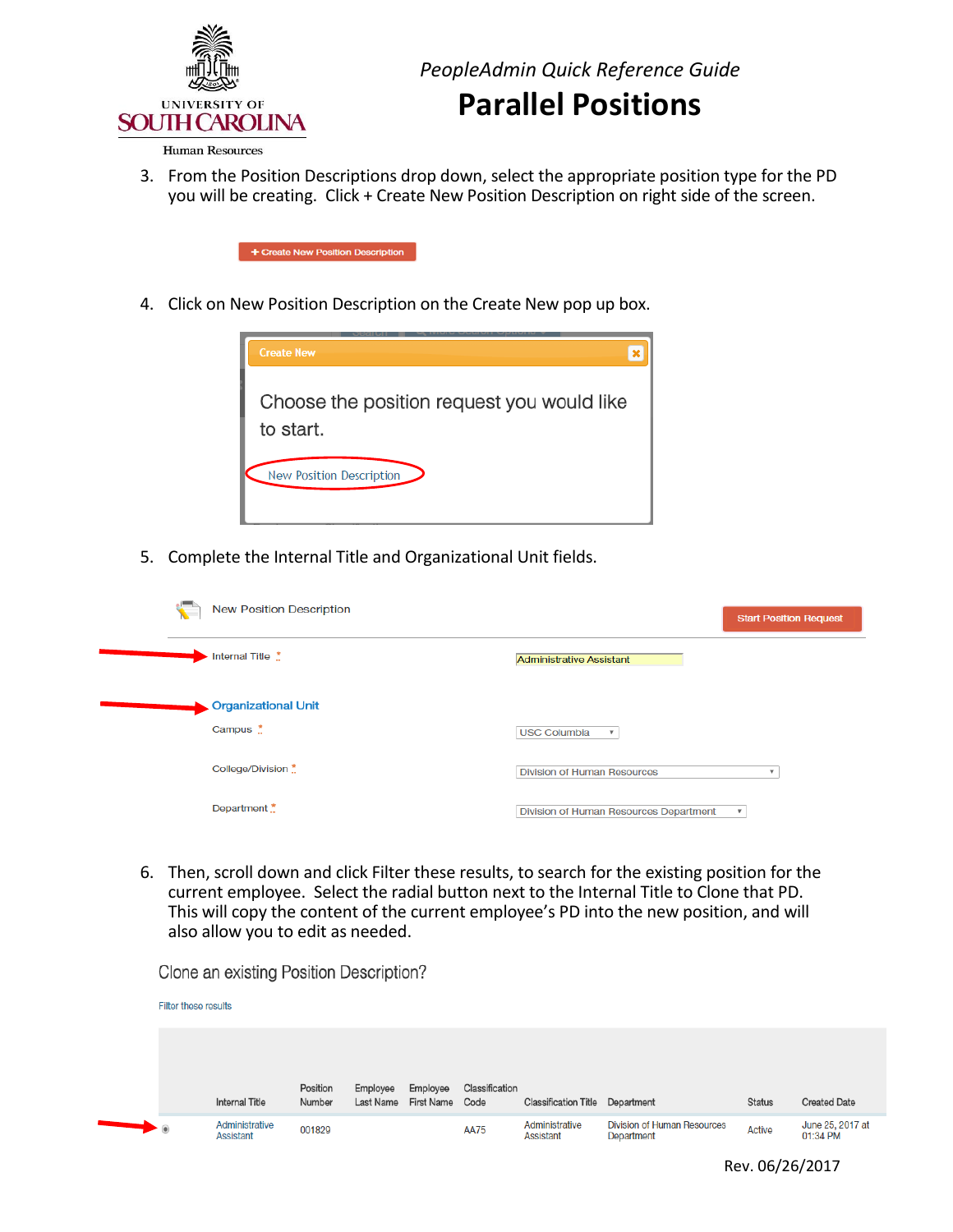

*PeopleAdmin Quick Reference Guide*  **Parallel Positions** 

 7. Click Start Position Request**.** Complete/update the various required fields on each tab. In the Justification of Need field, please include that this is a request for a parallel position and include the position number and name of the current employee.

## **Create New Position**

Justification of Need



This field is required.

 $\triangleright$  Keep in mind fields that are starred and highlighted in red, are required and you will not be able to move forward with your PD until those fields are complete. The text just below the field describes the information needed for that field.

|  | Work County |
|--|-------------|

Please select This field is required.

Please select the county where the position is located.

- $\triangleright$  As you make your way through the tabs, it is important that you either click Save before moving to another tab to the left, or click Next to save and move to the next tab.
- $\triangleright$  When you have navigated through all the tabs and are on the Position Request Summary page, any tabs that have exclamation points  $\bigcup$  next to them indicate that there is required information missing that must be completed before moving forward.
- $\triangleright$  You can go directly to that tab to complete these required fields by selecting the Edit button next to the tab title.